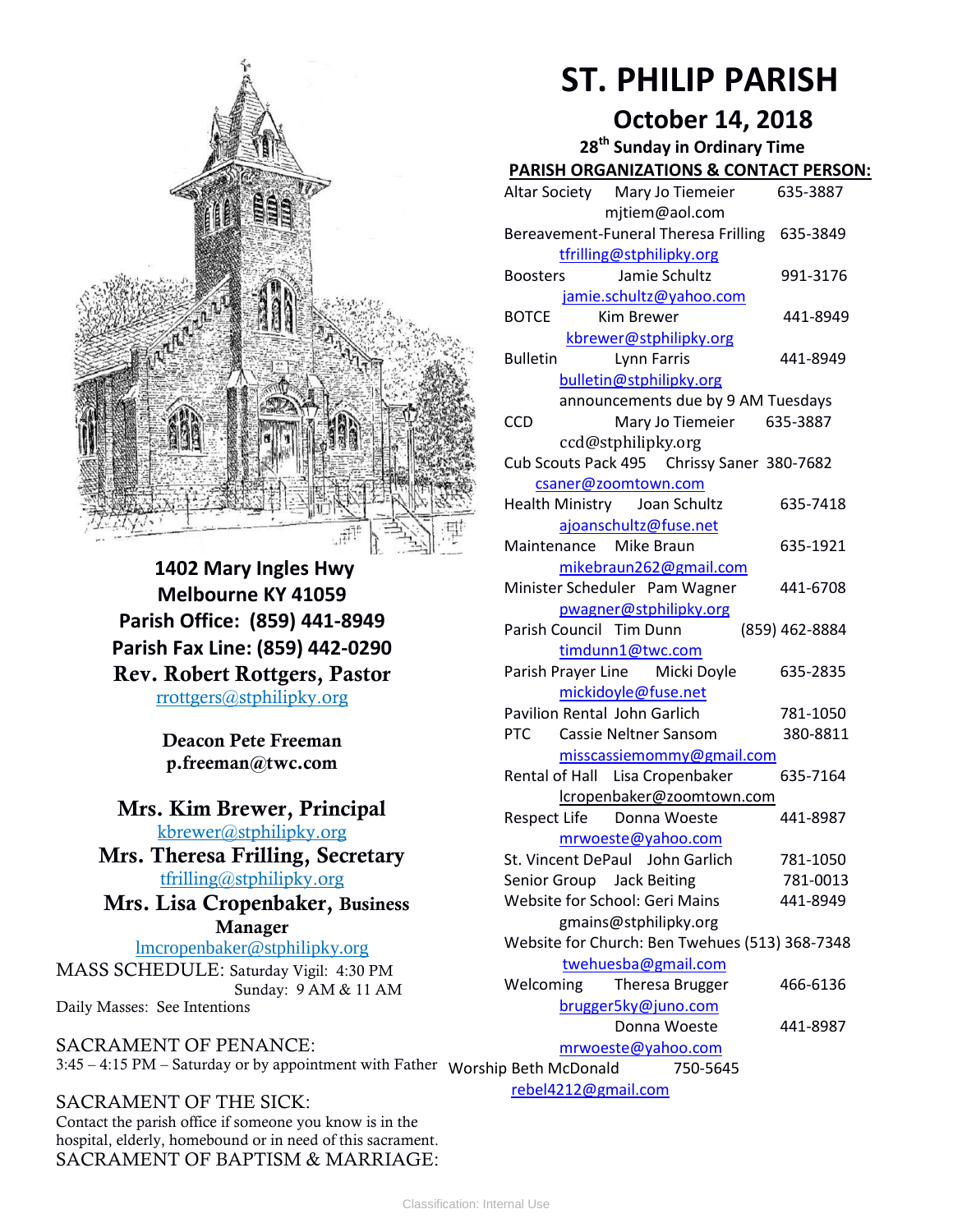### **MASS INTENTIONS:**

**Saturday, October 13** 4:30 PM Ralph & Rodney Giar

**Sunday, October 14** 9:00 AM Paul & Helen Twehues 11:00 AM Birdie Sharp

**Tuesday, October 16** 7:00 PM Elmer & Mary Ruschman

**Wednesday, October 17** 8:30 AM Elizabeth "Betty" Hehman

**Friday, October 19** 8:30 AMLiving & Deceased of St. Philip Parish

### **Saturday, October 20**

4:30 PM Bernie Rumker

### **Sunday, October 21**

9:00 AM Roger Joering 11:00 AM Lenard D. Kopp

## **STEWARDSHIP**

Collection from October 7: \$4,055.00 Utility: \$705.00 Endowment: \$30.00 Norbert Frilling Fund: \$300.00

### **OTHERS FIRST – OCTOBER:**

October is the Care Net baby bottle collection. Please look for the bottles in church. If you are able, please fill with change, bills or checks. Care Net Pregnancy Care Center gives aid to individuals with unplanned pregnancies and support in helping them to choose life.

## **ALTAR FLOWERS:**

The flowers this week are in honor of the Walter Family.

### **CATHOLIC WEBSITE:**

Our parish has joined an online Catholic, educational and devotional website. You will find study guides, movies, books and much more. Go to [formed.org](http://formed.org/) and use our parish code D7VVYY. You will be asked to register after entering the parish code. There is no cost to you so please take advantage of this wonderful resource in helping to grow in our faith.

## **CEMETERY VISITATION DATES:**

These three cemeteries will have their annual visitation on Sunday, October 14<sup>th</sup>: 1:00 p.m. - St. Mary's in Alexandria 1:30 p.m. - St. John's 2:00 p.m. - St. Stephen's in Fort Thomas

#### **BLESSED ARE THE POOR IN SPIRIT, FOR THEIRS IS THE KINGDOM OF HEAVEN.**

# **ST. PHILIP WALK FOR LIFE – OCT. 19**

The  $7<sup>th</sup>$  and  $8<sup>th</sup>$  grade students will lead a Walk for Life on Friday October 19 at Pendery Park. The Walk will start after school at 3:30 and last about 1 hour. Proceeds benefit New Hope Pregnancy Care Center. The students will be given a choice as to how the money is used at the Center. Last year money collected was used at the Falmouth Center for upkeep on the Center. Other year's donations were used for ultra sound machine, Tech support and maintenance on machine. The students do a great job in collections and also showing their support of Life. If you cannot walk, but would like to sponsor a student or give a donation please call school at 441- 3423 or Donna Woeste at 868-391-5468

## **COMFORT BY CANDLELIGHT – AN EVENING WITH KATHY TROCCOLI:**

*Times are dark. Even believers are weary.*  You are invited to join us on Tuesday, October 23<sup>rd</sup> at 7:00 p.m. at St. Joseph Church in Cold Spring. Doors open at 6:15 p.m. Tickets are available. Please contact the parish office (441.8949) for more information.

**EXORCIST TALK & BONFIRE SOCIAL:** Every

young adult (18 – 39) in the Diocese of Covington is invited to St. Anne's Convent (5275 St. Anne Drive, Melbourne, Kentucky 41059) on **Saturday, October 27, 2018 from 7:30 PM – 11 PM** for a bonfire social with the Diocese's Exorcist, Fr. Bob Rottgers. Fr. Bob will speak about spiritual warfare and answer questions about his experience as an exorcist. BYOB. Smores, snacks, and some drinks provided. Bring a blanket or chair if you want a guaranteed seat. Shelter available in case of inclement of weather.

# **NITE AT THE RACES – SAT. NOV. 10TH**

\$10 per person at the door. Price Includes: Food, Beer & Soft Drinks Featuring: Horse Racing. Doors Open after 4:30 pm mass Food Served 5:30-6:30pm First Race Begins at 6:30 pm

### **ATTENTION LECTORS**

Lector Workbooks for 2019 are in the Sacristy to be picked up. They do have names on them for each Lector. However if your name was missed please contact the Rectory 441-8949

### **CRAFT YARD SALE:**

St. Philip *Fall Into Scrapping* is on October 19<sup>th</sup> and 20<sup>th</sup> and is a fundraiser to benefit the school. We will be having a craft yard sale for new and used items. If you have any items such as scrapbook supplies, stamps, paper, sewing, stickers, ribbon, craft storage, a craft desk, etc., we would love to have it! Please put items in the side of church and mark it for *Jill Twehues*. If you have larger items, contact her for a pick up at [larryandjill2010@hotmail.com](mailto:larryandjill2010@hotmail.com) or 635-8526).